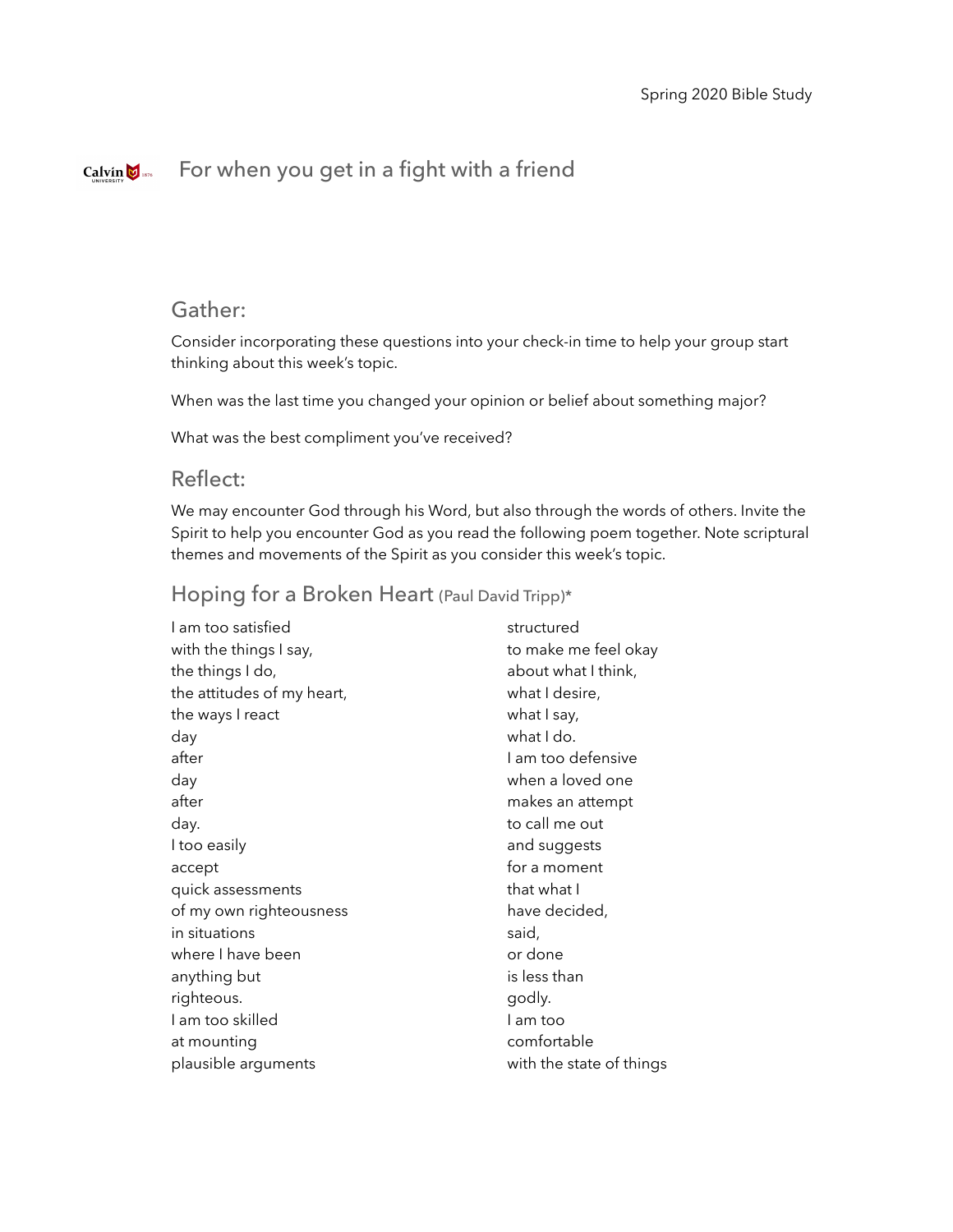between you and me, too relaxed with the nature of my love for you, too able to minimize my need for your grace. In the recesses of my private world, there is so much that is wrong that I am able to convince myself is right. There are attitudes that should not be kept. There are words that should not be spoken. There are thoughts that do not agree with your view of me and mine. There are desires that take me in a different direction than what you have planned for me. I make decisions based more on what I want that on what

you will. So I am hoping for wise eyes that are able to see through the cloud of self-righteousness and see myself as I actually am. I am praying for wise ears that are able to hear through the background noise of well-used platitudes and hear myself with clarity. And I am longing for a humble spirit that is willing to accept and confess what you reveal as you break through my defenses and show me to me. I am hoping for a broken heart.